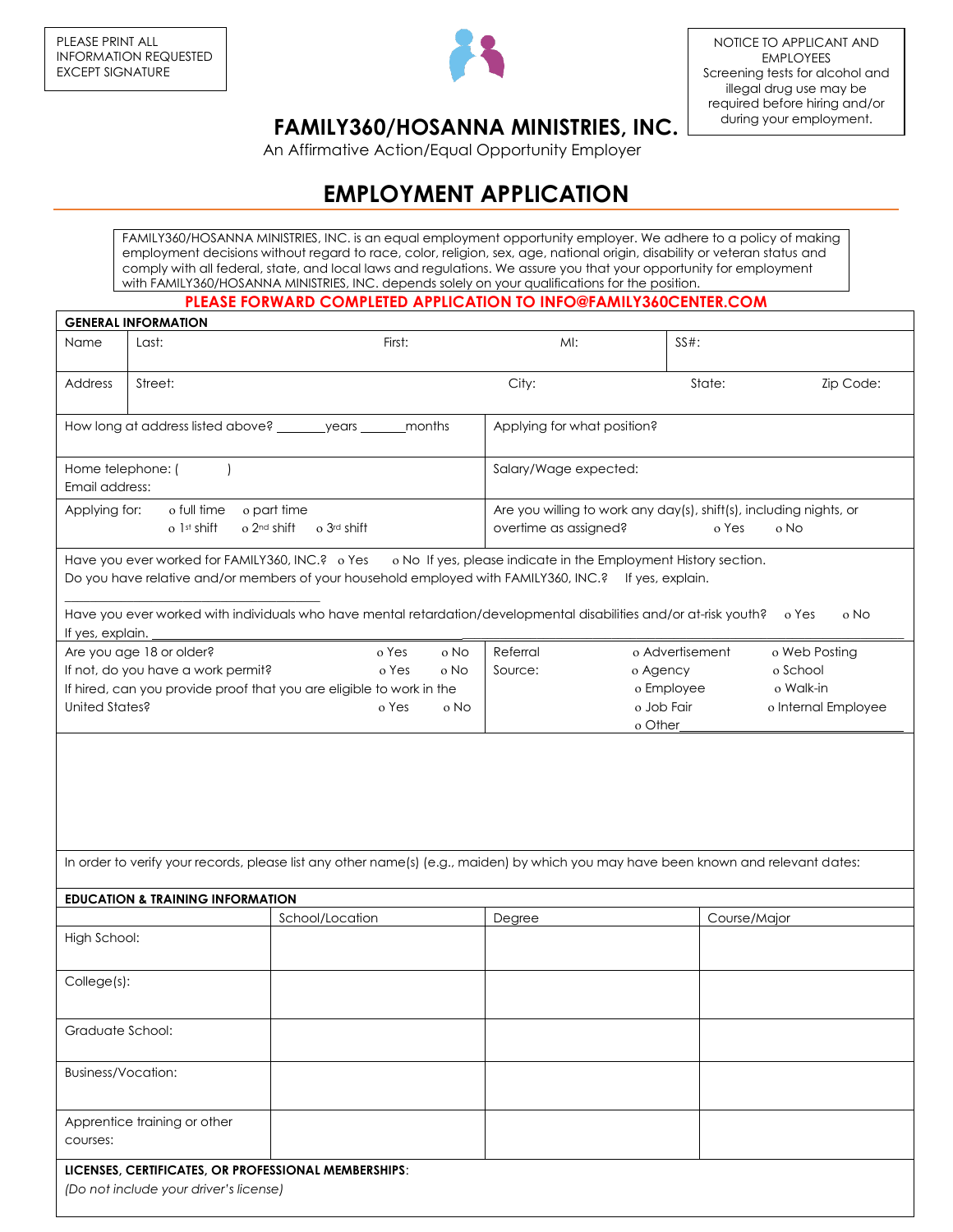|                                    |             | <b>EMPLOYMENT HISTORY</b> (Please begin with your most recent employer. Attach additional sheets if necessary) |                   |  |  |  |
|------------------------------------|-------------|----------------------------------------------------------------------------------------------------------------|-------------------|--|--|--|
| 1. Employer:                       |             | <b>Termination Date:</b><br>Hire Date:                                                                         |                   |  |  |  |
| Address:                           |             | Phone Number: ()                                                                                               |                   |  |  |  |
| Your job title:                    |             | Supervisor:                                                                                                    |                   |  |  |  |
|                                    |             | May we contact your employer?                                                                                  | o Yes<br>o No     |  |  |  |
| Describe work performed:           |             | Reason for leaving:                                                                                            |                   |  |  |  |
|                                    |             |                                                                                                                |                   |  |  |  |
| 2. Employer:                       |             | Hire Date:                                                                                                     | Termination Date: |  |  |  |
| Address:                           |             | Phone Number: ()                                                                                               |                   |  |  |  |
| Your job title:                    |             | Supervisor:                                                                                                    |                   |  |  |  |
|                                    |             | May we contact your employer?                                                                                  | o Yes<br>o No     |  |  |  |
| Describe work performed:           |             | Reason for leaving:                                                                                            |                   |  |  |  |
|                                    |             |                                                                                                                |                   |  |  |  |
| 3. Employer:                       |             | Hire Date:                                                                                                     | Termination Date: |  |  |  |
| Address:                           |             | Phone Number: ()                                                                                               |                   |  |  |  |
| Your job title:                    |             | Supervisor:                                                                                                    |                   |  |  |  |
|                                    |             | May we contact your employer?                                                                                  | o Yes<br>o No     |  |  |  |
| Describe work performed:           |             | Reason for leaving:                                                                                            |                   |  |  |  |
|                                    |             |                                                                                                                |                   |  |  |  |
| <b>MILITARY INFORMATION</b>        |             |                                                                                                                |                   |  |  |  |
| Service branch:                    | Final Rank: | Specialty:                                                                                                     |                   |  |  |  |
| Schools/special training received: |             |                                                                                                                |                   |  |  |  |
|                                    |             |                                                                                                                |                   |  |  |  |
| Current obligations:               |             |                                                                                                                |                   |  |  |  |
| <b>REFERENCES</b>                  |             |                                                                                                                |                   |  |  |  |
| <b>Full Name:</b>                  |             | Relationship:                                                                                                  |                   |  |  |  |
| Company:                           |             | Phone Number:                                                                                                  |                   |  |  |  |
| Address:                           |             |                                                                                                                |                   |  |  |  |
| <b>Full Name</b>                   |             | Relationship:                                                                                                  |                   |  |  |  |
| Company:                           |             | Phone Number:                                                                                                  |                   |  |  |  |
| Address:                           |             |                                                                                                                |                   |  |  |  |
| <b>Full Name:</b>                  |             | Relationship:                                                                                                  |                   |  |  |  |
| Company:                           |             | Phone Number:                                                                                                  |                   |  |  |  |
| Address:                           |             |                                                                                                                |                   |  |  |  |
|                                    |             |                                                                                                                |                   |  |  |  |
|                                    |             |                                                                                                                |                   |  |  |  |